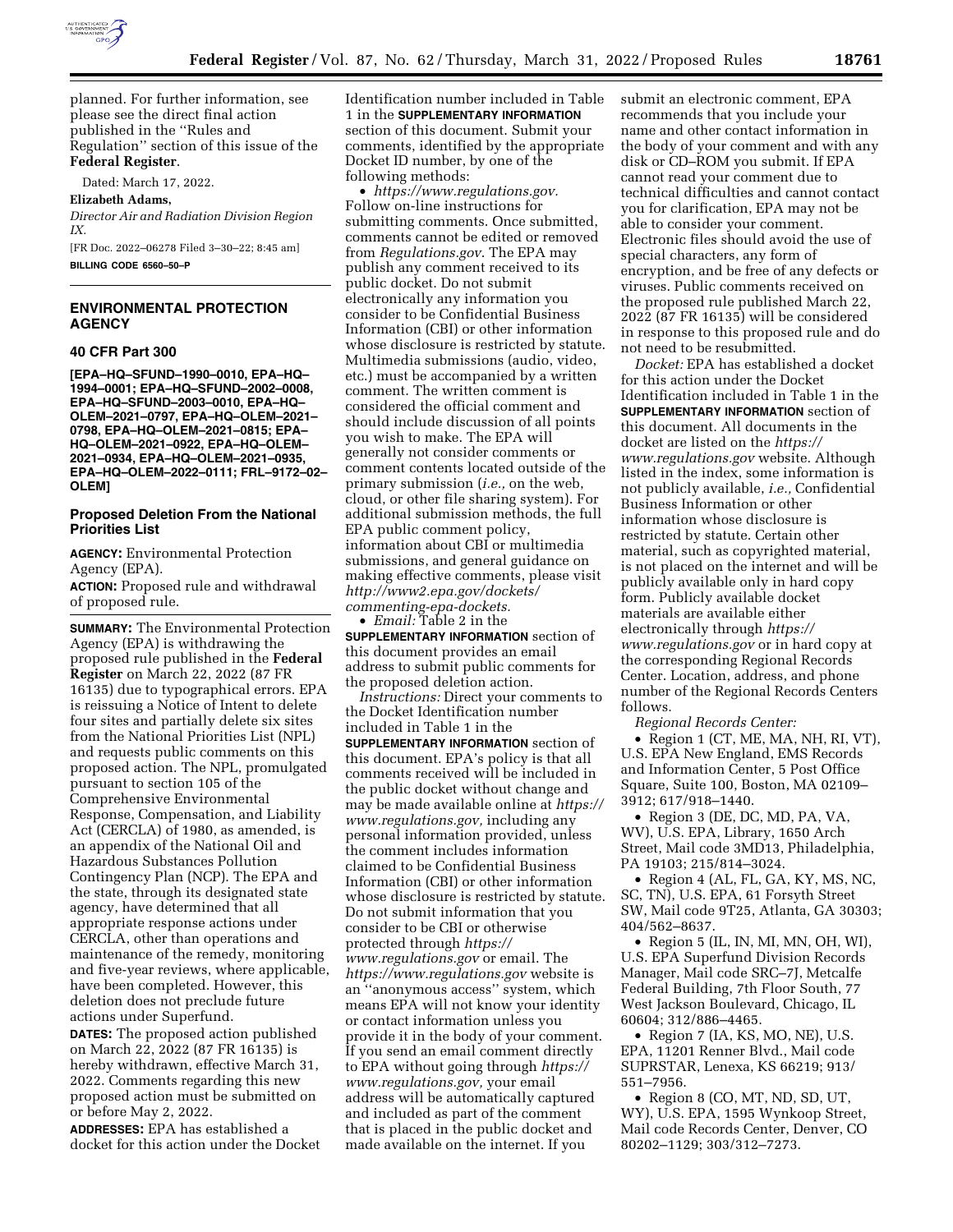The EPA is temporarily suspending Regional Records Centers for public visitors to reduce the risk of transmitting COVID–19. Information in these repositories, including the deletion docket, has not been updated with hardcopy or electronic media. For further information and updates on EPA Docket Center services, please visit us online at *[https://www.epa.gov/dockets.](https://www.epa.gov/dockets)*  The EPA continues to carefully and continuously monitor information from the Centers for Disease Control and Prevention (CDC), local area health departments, and our Federal partners so that we can respond rapidly as conditions change regarding COVID. **FOR FURTHER INFORMATION CONTACT:** 

• Robert Lim, U.S. EPA Region 1 (CT, ME, MA, NH, RI, VT), U.S. EPA, *[lim.robert@epa.gov,](mailto:lim.robert@epa.gov)* 617/918–1392.

• Andrew Hass, U.S. EPA Region 3 (DE, DC, MD, PA, VA, WV),

*[hass.andrew@epa.gov,](mailto:hass.andrew@epa.gov)* 215/814–2049. • Leigh Lattimore or Brian Farrier,

U.S. EPA Region 4 (AL, FL, GA, KY, MS, NC, SC, TN), *[lattimore.leigh@](mailto:lattimore.leigh@epa.gov) [epa.gov](mailto:lattimore.leigh@epa.gov)* or *[farrier.brian@epa.gov,](mailto:farrier.brian@epa.gov)* 404/ 562–8768 or 404/562–8952.

• Karen Cibulskis, U.S. EPA Region 5 (IL, IN, MI, MN, OH, WI),

*[cibulskis.karen@epa.gov,](mailto:cibulskis.karen@epa.gov)* 312/886–1843. • David Wennerstrom, U.S. EPA

Region 7 (IA, KS, MO, NE), *[wennerstrom.david@epa.gov,](mailto:wennerstrom.david@epa.gov)* 913/551– 7996.

• Linda Kiefer, U.S. EPA Region 8 (CO, MT, ND, SD, UT, WY),

*[kiefer.linda@epa.gov,](mailto:kiefer.linda@epa.gov)* 303/312–6689. • Chuck Sands, U.S. EPA

Headquarters, *[sands.charles@epa.gov.](mailto:sands.charles@epa.gov)*  **SUPPLEMENTARY INFORMATION:** 

### **Table of Contents**

I. Introduction

II. NPL Deletion Criteria

III. Deletion Procedures

IV. Basis for Intended Partial Site Deletion

## **I. Introduction**

EPA is withdrawing the proposed rule published in the **Federal Register** on March 22, 2022 (87 FR 16135) due to typographical errors. EPA is reissuing a Notice of Intent to delete four sites and partially delete six sites from the National Priorities List (NPL) and requests public comments on this proposed action.

The NPL constitutes Appendix B of 40 CFR part 300 which is the NCP, which EPA created under section 105 of the CERCLA statute of 1980, as amended. EPA maintains the NPL as those sites that appear to present a significant risk to public health, welfare, or the environment. Sites on the NPL may be the subject of remedial actions financed by the Hazardous Substance

Superfund (Fund). These partial deletions are proposed in accordance with 40 CFR 300.425(e) and is consistent with the Notice of Policy Change: Partial Deletion of Sites Listed on the National Priorities List. 60 FR 55466, (November 1, 1995). As described in 40 CFR 300.425(e)(3) of the NCP, a site or portion of a site deleted from the NPL remains eligible for Fundfinanced remedial action if future conditions warrant such actions.

EPA will accept comments on the proposal to delete or partially delete these sites for thirty (30) days after publication of this document in the **Federal Register**.

Section II of this document explains the criteria for deleting sites from the NPL. Section III of this document discusses procedures that EPA is using for this action. Section IV of this document discusses the site or portion of the site proposed for deletion and demonstrates how it meets the deletion criteria, including reference documents with the rationale and data principally relied upon by the EPA to determine that the Superfund response is complete.

## **II. NPL Deletion Criteria**

The NCP establishes the criteria that EPA uses to delete sites from the NPL. In accordance with 40 CFR 300.425(e), sites may be deleted from the NPL where no further response is appropriate. In making such a determination pursuant to 40 CFR 300.425(e), EPA will consider, in consultation with the State, whether any of the following criteria have been met:

i. Responsible parties or other persons have implemented all appropriate response actions required;

ii. All appropriate Fund-financed response under CERCLA has been implemented, and no further response action by responsible parties is appropriate; or

iii. The remedial investigation has shown that the release poses no significant threat to public health or the environment and, therefore, the taking of remedial measures is not appropriate.

Pursuant to CERCLA section 121(c) and the NCP, EPA conducts five-year reviews to ensure the continued protectiveness of remedial actions where hazardous substances, pollutants, or contaminants remain at a site above levels that allow for unlimited use and unrestricted exposure. EPA conducts such five-year reviews even if a site is deleted from the NPL. EPA may initiate further action to ensure continued protectiveness at a deleted site if new information becomes available that indicates it is appropriate. Whenever

there is a significant release from a site deleted from the NPL, the deleted site may be restored to the NPL without application of the hazard ranking system.

#### **III. Deletion Procedures**

The following procedures apply to the deletion or partial deletion of the sites in this proposed rule:

(1) EPA consulted with the respective state before developing this Notice of Intent for deletion.

(2) EPA has provided the state 30 working days for review of site deletion documents prior to publication of this Notice of Intent to Delete today.

(3) In accordance with the criteria discussed above, EPA has determined that no further response is appropriate.

(4) The state, through their designated state agency, has concurred with the proposed deletion action.

(5) Concurrently, with the publication of this Notice of Intent for deletion in the **Federal Register**, a notice is being published in a major local newspaper of general circulation near the site. The newspaper announces the 30-day public comment period concerning the Notice of Intent for deletion.

(6) The EPA placed copies of documents supporting the proposed deletion in the deletion docket, made these items available for public inspection, and copying at the Regional Records Center identified above.

If comments are received within the 30-day comment period on this document, EPA will evaluate and respond accordingly to the comments before making a final decision to delete or partially delete the site. If necessary, EPA will prepare a Responsiveness Summary to address any significant public comments received. After the public comment period, if EPA determines it is still appropriate to delete or partially delete the site, the EPA will publish a final Notice of Deletion or Partial Deletion in the **Federal Register**. Public notices, public submissions and copies of the Responsiveness Summary, if prepared, will be made available to interested parties and included in the site information repositories listed above.

Deletion of a site or a portion of a site from the NPL does not itself create, alter, or revoke any individual's rights or obligations. Deletion of a site or a portion of a site from the NPL does not in any way alter EPA's right to take enforcement actions, as appropriate. The NPL is designed primarily for informational purposes and to assist EPA management. Section 300.425(e)(3) of the NCP states that the deletion of a site from the NPL does not preclude eligibility for future response actions, should future conditions warrant such actions.